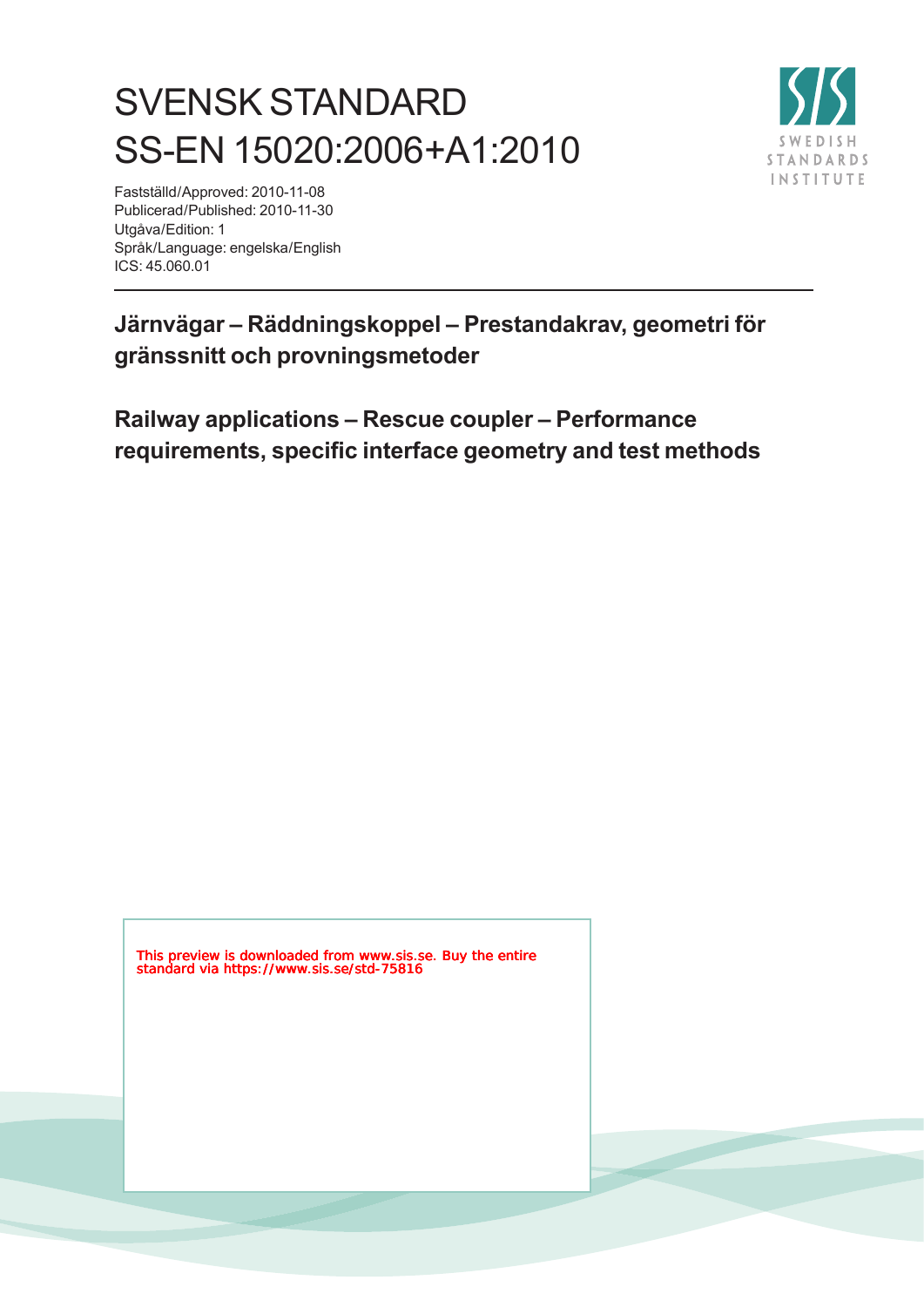## Standarder får världen att fungera

*SIS (Swedish Standards Institute) är en fristående ideell förening med medlemmar från både privat och offentlig sektor. Vi är en del av det europeiska och globala nätverk som utarbetar internationella standarder. Standarder är dokumenterad kunskap utvecklad av framstående aktörer inom industri, näringsliv och samhälle och befrämjar handel över gränser, bidrar till att processer och produkter blir säkrare samt effektiviserar din verksamhet.* 

#### **Delta och påverka**

Som medlem i SIS har du möjlighet att påverka framtida standarder inom ditt område på nationell, europeisk och global nivå. Du får samtidigt tillgång till tidig information om utvecklingen inom din bransch.

#### **Ta del av det färdiga arbetet**

Vi erbjuder våra kunder allt som rör standarder och deras tillämpning. Hos oss kan du köpa alla publikationer du behöver – allt från enskilda standarder, tekniska rapporter och standardpaket till handböcker och onlinetjänster. Genom vår webbtjänst e-nav får du tillgång till ett lättnavigerat bibliotek där alla standarder som är aktuella för ditt företag finns tillgängliga. Standarder och handböcker är källor till kunskap. Vi säljer dem.

#### **Utveckla din kompetens och lyckas bättre i ditt arbete**

Hos SIS kan du gå öppna eller företagsinterna utbildningar kring innehåll och tillämpning av standarder. Genom vår närhet till den internationella utvecklingen och ISO får du rätt kunskap i rätt tid, direkt från källan. Med vår kunskap om standarders möjligheter hjälper vi våra kunder att skapa verklig nytta och lönsamhet i sina verksamheter.

**Vill du veta mer om SIS eller hur standarder kan effektivisera din verksamhet är du välkommen in på www.sis.se eller ta kontakt med oss på tel 08-555 523 00.**

## Standards make the world go round

*SIS (Swedish Standards Institute) is an independent non-profit organisation with members from both the private and public sectors. We are part of the European and global network that draws up international standards. Standards consist of documented knowledge developed by prominent actors within the industry, business world and society. They promote cross-border trade, they help to make processes and products safer and they streamline your organisation.*

#### **Take part and have influence**

As a member of SIS you will have the possibility to participate in standardization activities on national, European and global level. The membership in SIS will give you the opportunity to influence future standards and gain access to early stage information about developments within your field.

#### **Get to know the finished work**

We offer our customers everything in connection with standards and their application. You can purchase all the publications you need from us - everything from individual standards, technical reports and standard packages through to manuals and online services. Our web service e-nav gives you access to an easy-to-navigate library where all standards that are relevant to your company are available. Standards and manuals are sources of knowledge. We sell them.

#### **Increase understanding and improve perception**

With SIS you can undergo either shared or in-house training in the content and application of standards. Thanks to our proximity to international development and ISO you receive the right knowledge at the right time, direct from the source. With our knowledge about the potential of standards, we assist our customers in creating tangible benefit and profitability in their organisations.

**If you want to know more about SIS, or how standards can streamline your organisation, please visit www.sis.se or contact us on phone +46 (0)8-555 523 00**



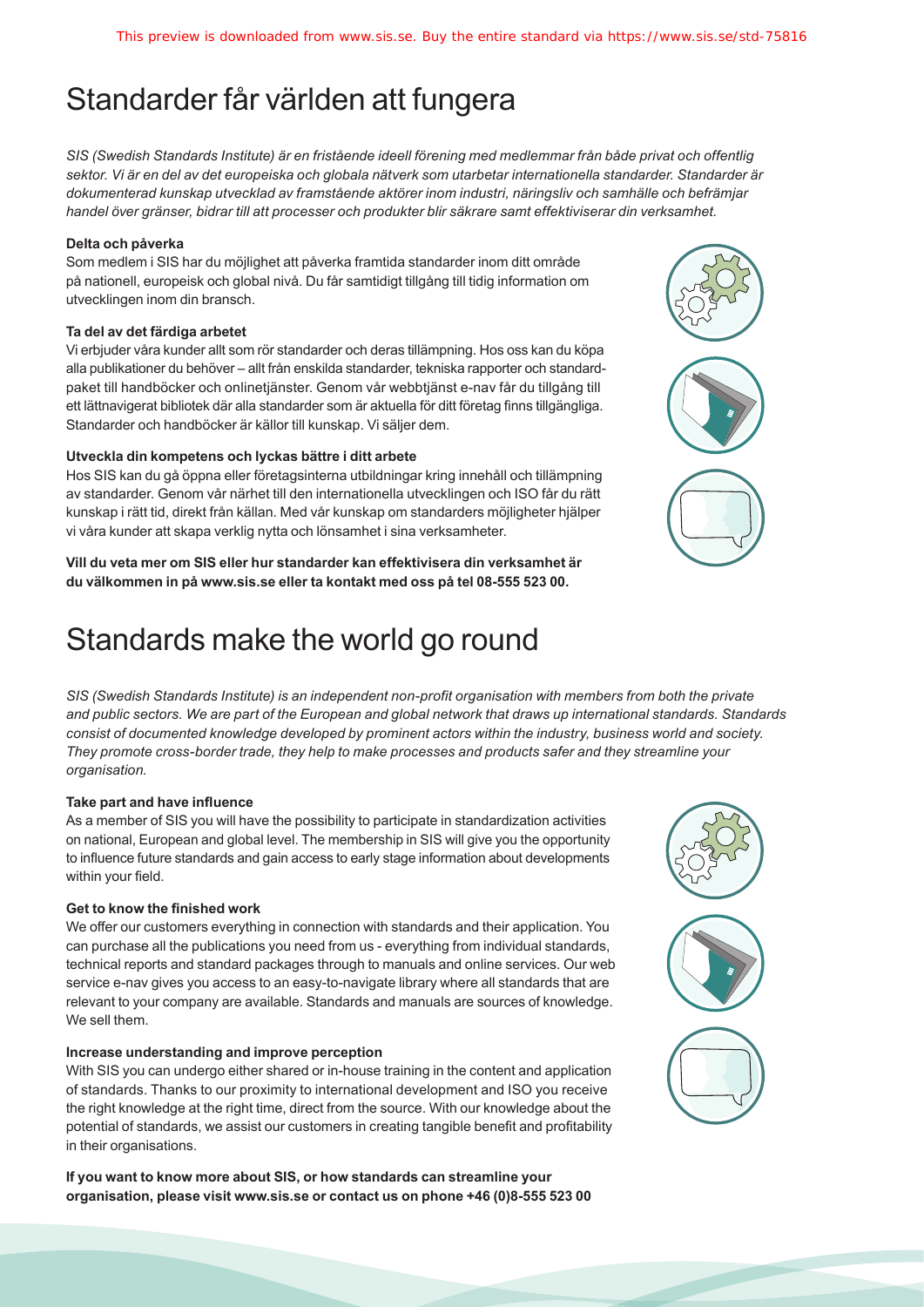Europastandarden EN 15020:2006+A1:2010 gäller som svensk standard. Detta dokument innehåller den officiella engelska versionen av EN 15020:2006+A1:2010.

Denna standard ersätter SS-EN 15020:2006, utgåva 1.

The European Standard EN 15020:2006+A1:2010 has the status of a Swedish Standard. This document contains the official version of EN 15020:2006+A1:2010.

This standard supersedes the Swedish Standard SS-EN 15020:2006, edition 1.

© Copyright/Upphovsrätten till denna produkt tillhör SIS, Swedish Standards Institute, Stockholm, Sverige. Användningen av denna produkt regleras av slutanvändarlicensen som återfinns i denna produkt, se standardens sista sidor.

© Copyright SIS, Swedish Standards Institute, Stockholm, Sweden. All rights reserved. The use of this product is governed by the end-user licence for this product. You will find the licence in the end of this document.

*Upplysningar om sakinnehållet i standarden lämnas av SIS, Swedish Standards Institute, telefon 08-555 520 00. Standarder kan beställas hos SIS Förlag AB som även lämnar allmänna upplysningar om svensk och utländsk standard.*

*Information about the content of the standard is available from the Swedish Standards Institute (SIS), telephone +46 8 555 520 00. Standards may be ordered from SIS Förlag AB, who can also provide general information about Swedish and foreign standards.*

Denna standard är framtagen av kommittén för Järnvägar, SIS/TK 254.

Har du synpunkter på innehållet i den här standarden, vill du delta i ett kommande revideringsarbete eller vara med och ta fram andra standarder inom området? Gå in på www.sis.se - där hittar du mer information.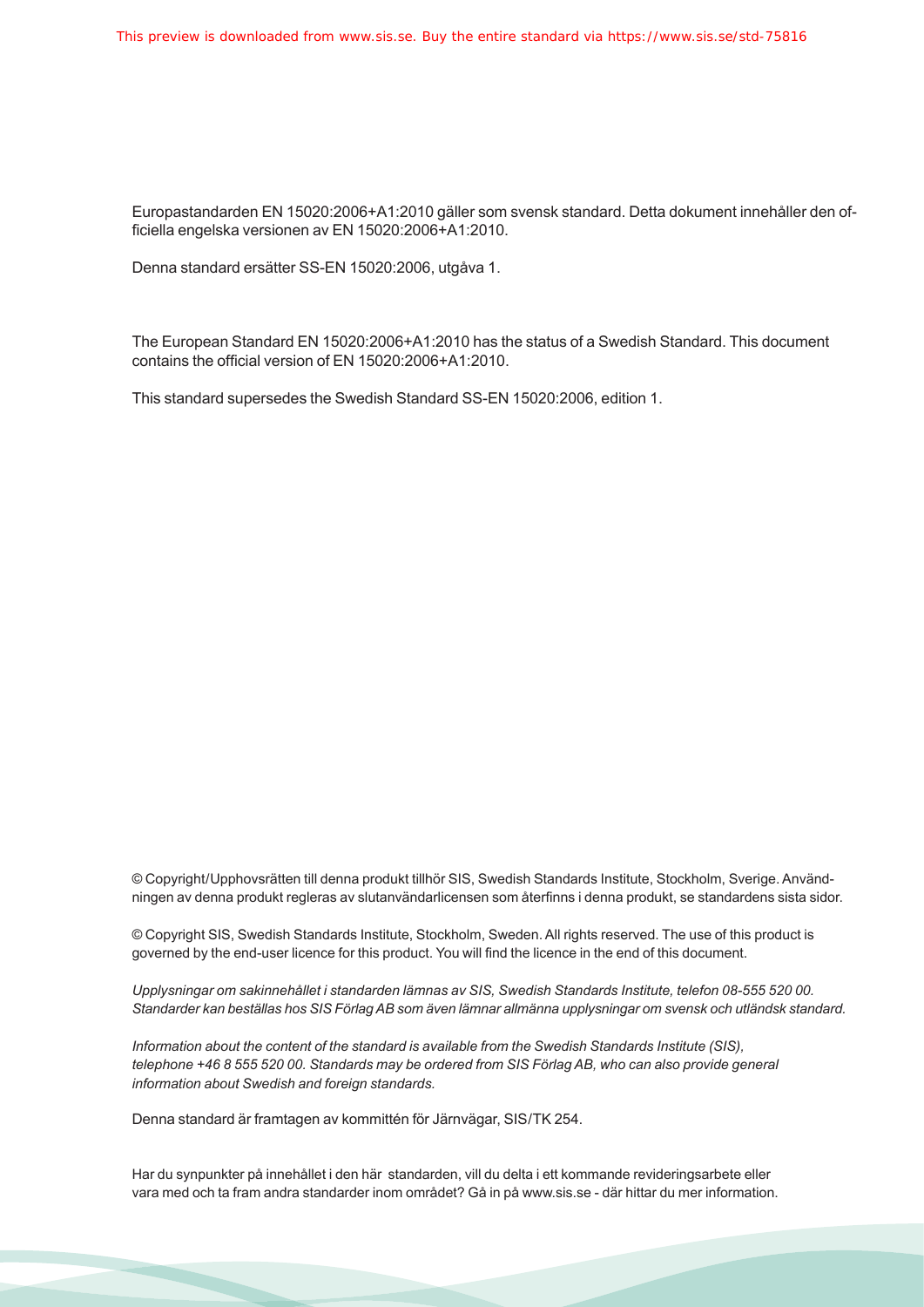This preview is downloaded from www.sis.se. Buy the entire standard via https://www.sis.se/std-75816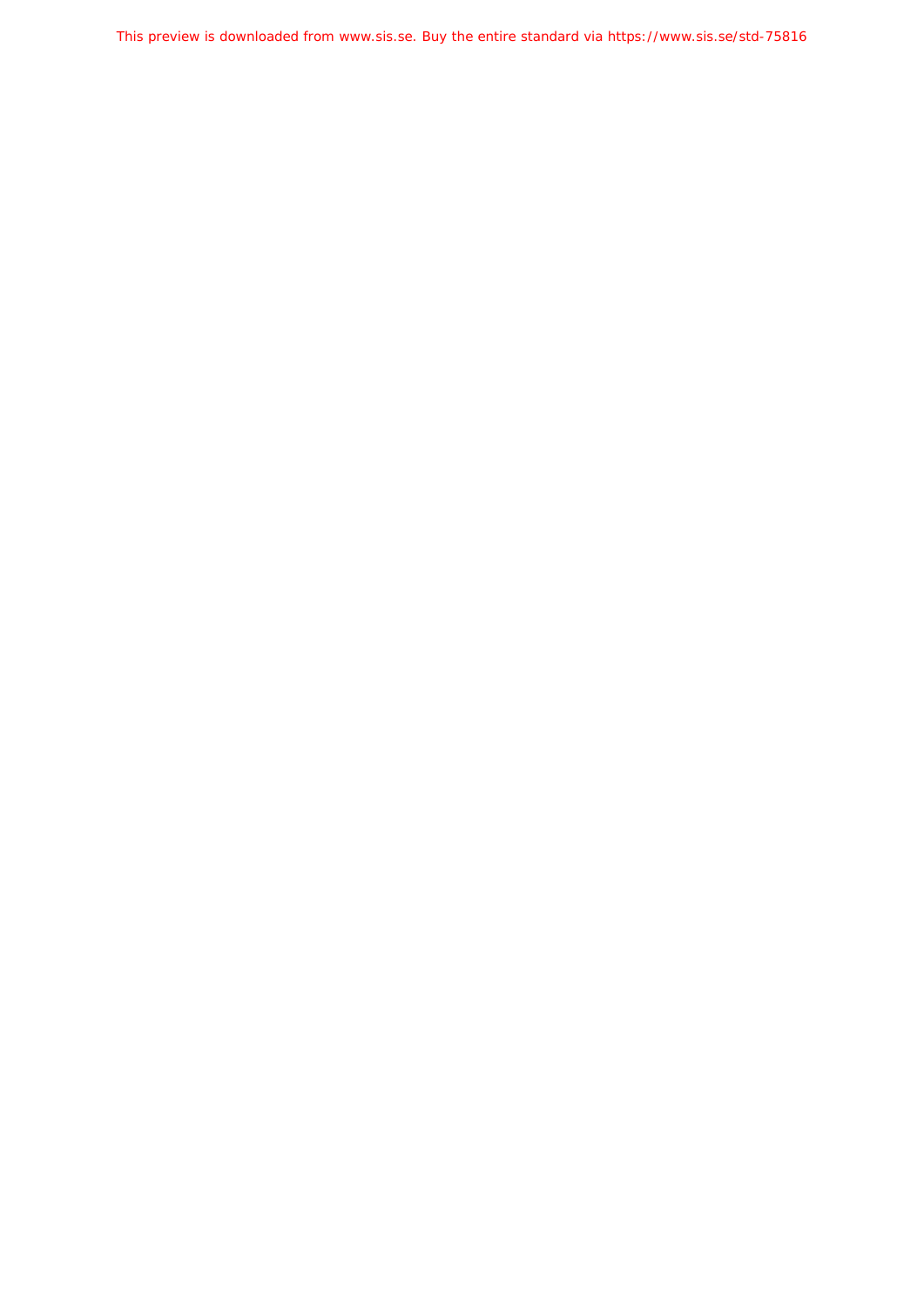## EUROPEAN STANDARD NORME EUROPÉENNE EUROPÄISCHE NORM

### **EN 15020:2006+A1**

November 2010

ICS 45.060.01 Supersedes EN 15020:2006

English Version

#### Railway applications - Rescue coupler - Performance requirements, specific interface geometry and test methods

Applications ferroviaires - Attelage de secours - Exigences concernant la performance, la géométrie des interfaces et les méthodes d'essai

Bahnanwendungen - Abschleppkupplung - Leistungsanforderungen, spezifische Schnittstellengeometrie und Prüfverfahren

This European Standard was approved by CEN on 2 October 2006 and includes Amendment 1 approved by CEN on 28 September 2010.

CEN members are bound to comply with the CEN/CENELEC Internal Regulations which stipulate the conditions for giving this European Standard the status of a national standard without any alteration. Up-to-date lists and bibliographical references concerning such national standards may be obtained on application to the CEN Management Centre or to any CEN member.

This European Standard exists in three official versions (English, French, German). A version in any other language made by translation under the responsibility of a CEN member into its own language and notified to the CEN Management Centre has the same status as the official versions.

CEN members are the national standards bodies of Austria, Belgium, Bulgaria, Croatia, Cyprus, Czech Republic, Denmark, Estonia, Finland, France, Germany, Greece, Hungary, Iceland, Ireland, Italy, Latvia, Lithuania, Luxembourg, Malta, Netherlands, Norway, Poland, Portugal, Romania, Slovakia, Slovenia, Spain, Sweden, Switzerland and United Kingdom.



EUROPEAN COMMITTEE FOR STANDARDIZATION COMITÉ EUROPÉEN DE NORMALISATION EUROPÄISCHES KOMITEE FÜR NORMUNG

**Management Centre: Avenue Marnix 17, B-1000 Brussels**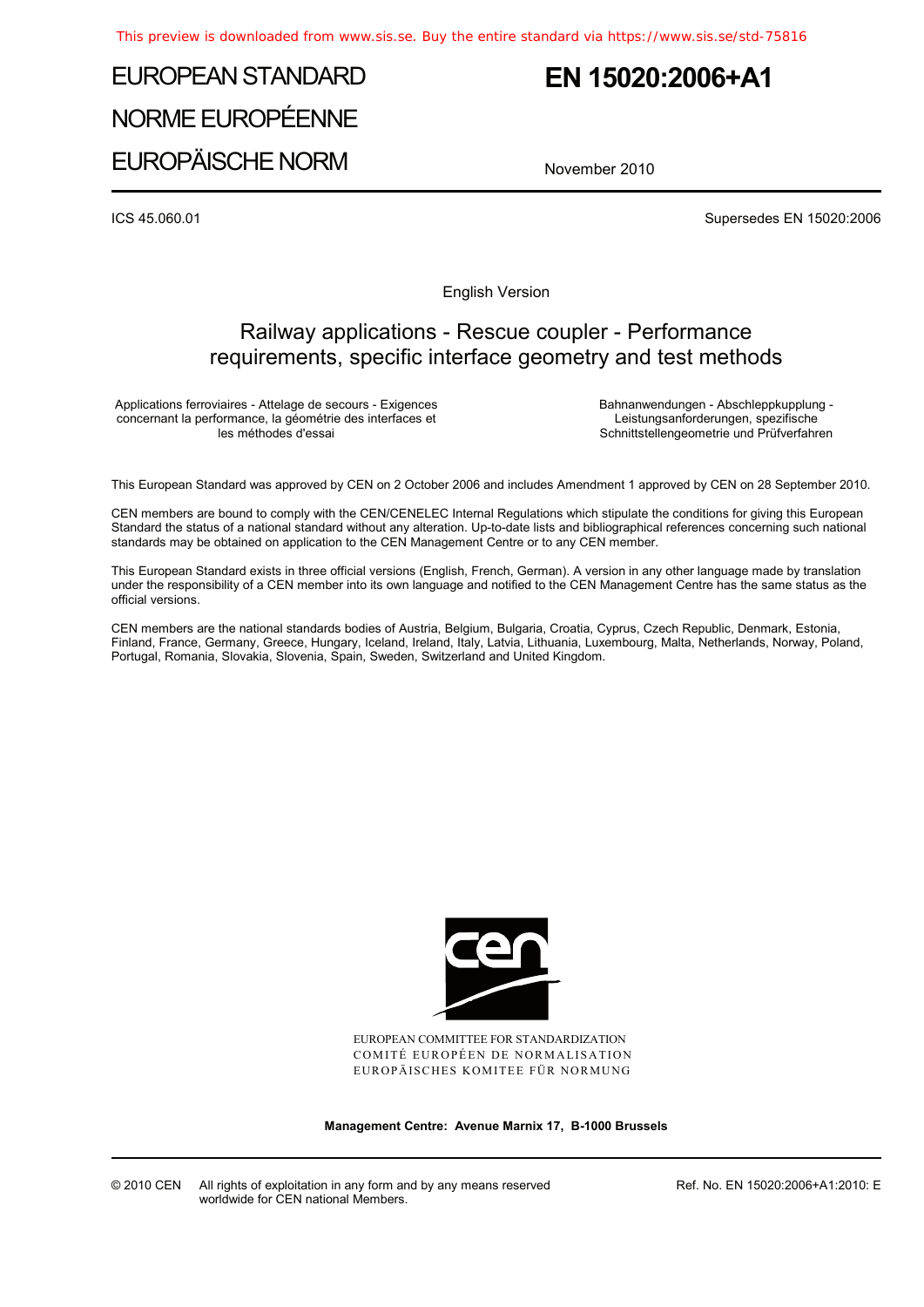SS-EN 15020:2006+A1:2010 (E) from www.sis.se. Buy the entire standard via https://www.sis.se/std-75816

### **Contents**

| $\blacktriangleleft$                                                                                                                                                                                                                                                              |  |
|-----------------------------------------------------------------------------------------------------------------------------------------------------------------------------------------------------------------------------------------------------------------------------------|--|
| $\overline{2}$                                                                                                                                                                                                                                                                    |  |
| 3                                                                                                                                                                                                                                                                                 |  |
| $\boldsymbol{4}$                                                                                                                                                                                                                                                                  |  |
| 5                                                                                                                                                                                                                                                                                 |  |
|                                                                                                                                                                                                                                                                                   |  |
|                                                                                                                                                                                                                                                                                   |  |
|                                                                                                                                                                                                                                                                                   |  |
|                                                                                                                                                                                                                                                                                   |  |
| Annex ZA (informative) $\mathbb{F}_1$ ) Relationship between this European Standard and the Essential<br>Requirements of EU Directive 2008/57/EC of the European Parliament and of the Council<br>of 17 June 2008 on the interoperability of the rail system within the Community |  |
|                                                                                                                                                                                                                                                                                   |  |

| Figure 1 - Pneumatic connection between the rescue vehicle and the rescue coupler 7 |  |
|-------------------------------------------------------------------------------------|--|
|                                                                                     |  |
|                                                                                     |  |
|                                                                                     |  |
|                                                                                     |  |
|                                                                                     |  |
|                                                                                     |  |
|                                                                                     |  |
|                                                                                     |  |
|                                                                                     |  |
|                                                                                     |  |
|                                                                                     |  |
|                                                                                     |  |
|                                                                                     |  |
|                                                                                     |  |
|                                                                                     |  |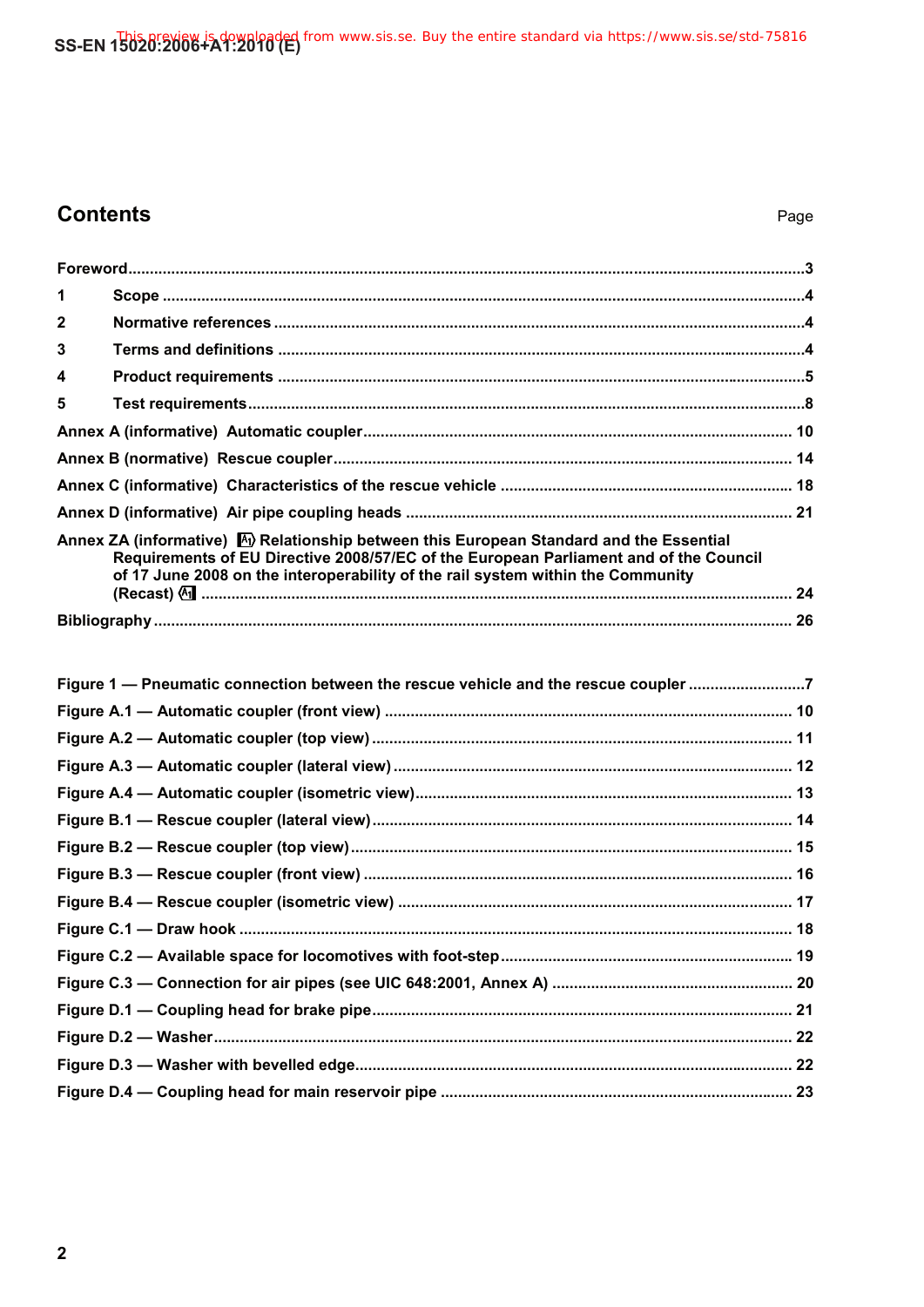#### **Foreword**

This document (EN 15020:2006+A1:2010) has been prepared by Technical Committee CEN/TC 256 "Railway applications", the secretariat of which is held by DIN.

This European Standard shall be given the status of a national standard, either by publication of an identical text or by endorsement, at the latest by May 2011, and conflicting national standards shall be withdrawn at the latest by May 2011.

Attention is drawn to the possibility that some of the elements of this document may be the subject of patent rights. CEN [and/or CENELEC] shall not be held responsible for identifying any or all such patent rights.

This document includes Amendment 1, approved by CEN on 2010-09-28.

This document supersedes EN 15020:2006.

The start and finish of text introduced or altered by amendment is indicated in the text by tags  $\mathbb{A}_1$ .

 $\mathbb{F}_{1}$ ) This document has been prepared under a mandate given to CEN/CENELEC/ETSI by the European Commission and the European Free Trade Association, and supports essential requirements of EU Directive 2008/57/EC.

For relationship with EU Directive 2008/57/EC, see informative Annex ZA, which is an integral part of this document.  $\sqrt{41}$ 

The requirements on coupling interfaces of end couplers will be dealt with in a new work item.

According to the CEN/CENELEC Internal Regulations, the national standards organizations of the following countries are bound to implement this European Standard: Austria, Belgium, Bulgaria, Croatia, Cyprus, Czech Republic, Denmark, Estonia, Finland, France, Germany, Greece, Hungary, Iceland, Ireland, Italy, Latvia, Lithuania, Luxembourg, Malta, Netherlands, Norway, Poland, Portugal, Romania, Slovakia, Slovenia, Spain, Sweden, Switzerland and United Kingdom.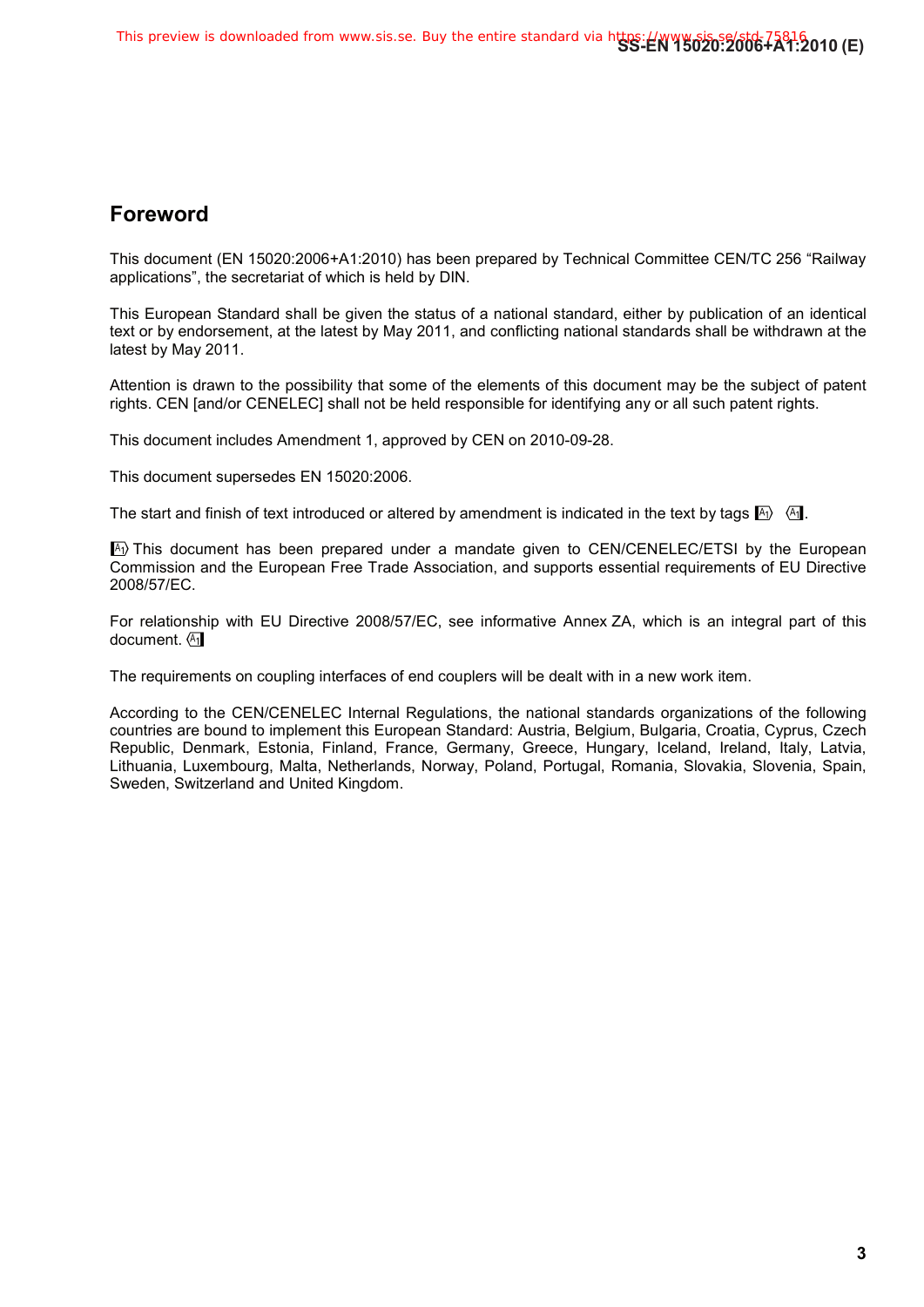#### **1 Scope**

This European Standard specifies the requirements for the rescue coupler for train sets compliant with the Technical Specification for Interoperability High Speed Rolling Stock. It defines the interfaces to which it has to match during rescue operations. It is suitable for locomotives fitted with UIC 520 pattern draw gear and buffers, i.e. moveable draw hook and draw gear capable of compressive loading.<sup>1)</sup>

Provisions going beyond the scope of this European Standard need to be agreed upon by the contracting parties involved.

#### **2 Normative references**

The following referenced documents are indispensable for the application of this document. For dated references, only the edition cited applies. For undated references, the latest edition of the referenced document (including any amendments) applies.

prEN 15085, *Railway applications — Welding of railway vehicles and components* 

EN ISO 5817, *Welding — Fusion-welded joints in steel, nickel, titanium and their alloys (beam welding excluded) — Quality levels for imperfections (ISO 5817:2003)*

#### **3 Terms and definitions**

For the purposes of this document, the following terms and definitions apply.

#### **3.1**

#### **rescue coupler**

special coupling that enables the hauling and propelling of a failed train unit or train set by another vehicle that is equipped with different coupling design

#### **3.2**

#### **rescue vehicle**

type of vehicle used to rescue a failed train unit or train set

#### **3.3**

#### **automatic coupler**

latch-type automatic coupler allowing the mechanical, pneumatic and in some cases electrical connection between two train units or train sets without manual assistance, also known as "Scharfenberg system type 10" automatic coupler

#### **3.4**

#### **draw hook**

part of a conventional and mechanical manual coupling, also known as UIC draw hook

#### **3.5**

#### **main reservoir pipe**

pipe containing air pressure at a value which is sufficient to supply subsystems including the brake system

[EN 14478:2005]

j

 $1<sup>1</sup>$  UIC 520 will be replaced by a European Standard on draw gear and buffers which is in preparation (prEN 15551 for buffers and prEN 15566 for draw gears).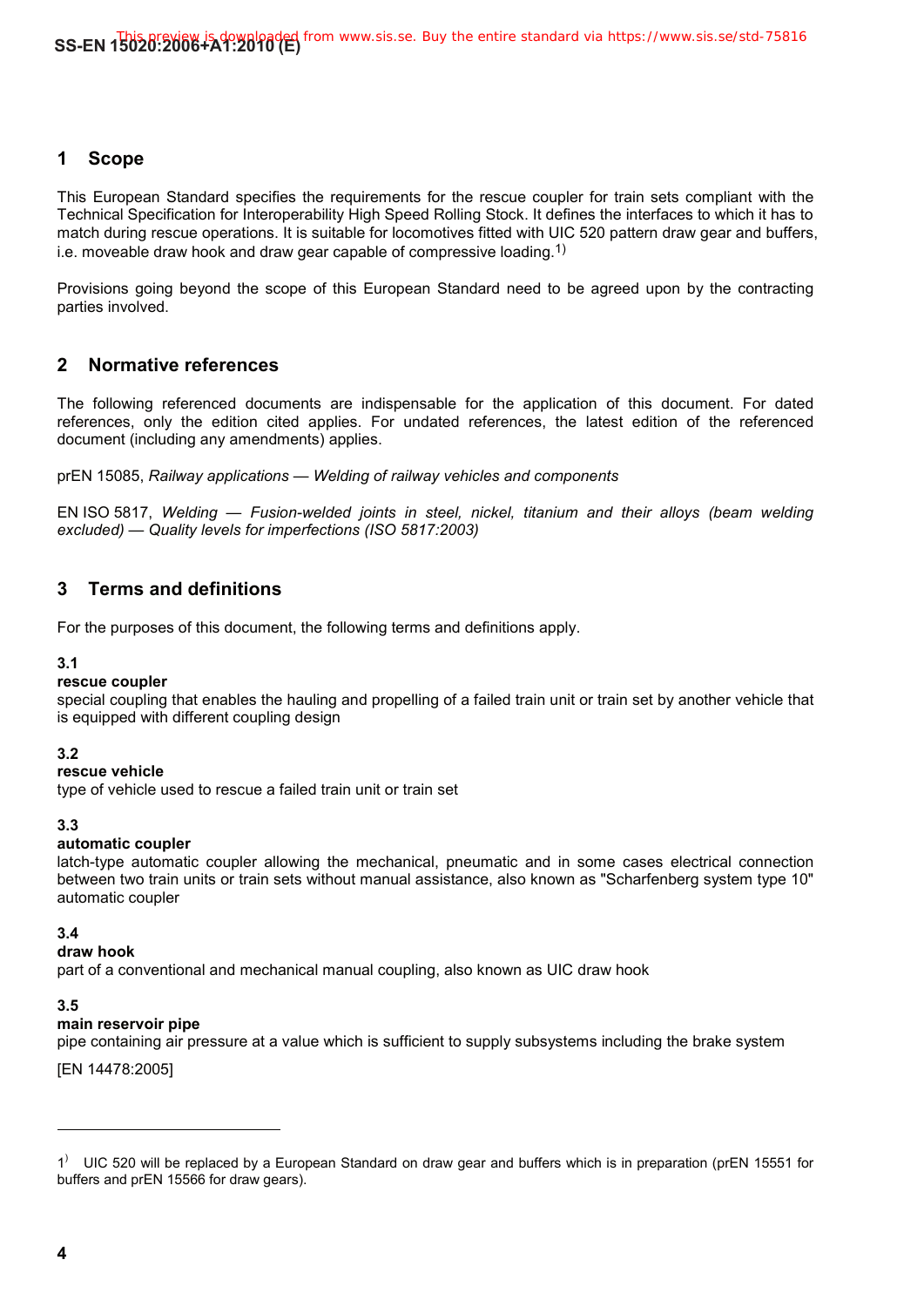This preview is downloaded from www.sis.se. Buy the entire standard via https://www.sis.se/std-75816<br>
SS-EN 15020:2006+A1:2010 (E)

#### **3.6**

#### **brake pipe**

pipe containing and conveying fluid, usually air, enabling train brake control

[EN 14478:2005]

#### **3.7**

-

#### **air pipe coupling head**

special connection situated at the free end of the hoses used for conventional pneumatic links between vehicles (see Annex D)

#### **4 Product requirements**

#### **4.1 Rescue coupler characteristics**

The rescue coupler shall be compatible with:

 $-$  the Scharfenberg® system type 10 automatic coupler<sup>2)</sup> having the dimensions specified in Annex A and

 $\frac{1}{1}$  the draw hook having the dimensions shown in Figure C.1.

The main dimensions and characteristics of the rescue coupler shall be as given in Annex B.

The mass of the complete rescue coupler in its operational condition shall not exceed 50 kg.

The rescue coupler shall be able to withstand the following loads without permanent deformation:

- $-$  maximum tensile load = 300 kN;
- maximum compressive load = 250 kN.

NOTE There are no fatigue requirements for the rescue coupler.

The rescue coupler shall be equipped with handles or components which serve as such for transport and lifting.

Material certificates and weld-classes used shall meet current requirements. Welded parts shall be in accordance with prEN 15085 and EN ISO 5817.

#### **4.2 Rescue vehicle characteristics**

The rescue vehicle characteristics to be taken into account are defined as follows:

- connections for electric cables and air pipes on head stocks of locomotives (see Figure C.3);
- draw hook (see Figure C.1). Due to different markings located on both sides of the hook it is compulsory to consider a  $59^{+2}_{0} \,$  mm hook width;
- pneumatic coupling for brake pipe and main air reservoir pipe (see Annex D). The rescue coupler pneumatic pipes and their connections shall be provided for a 10 bar pressure.

<sup>2)</sup> Scharfenberg® is a registered trademark of Voith Turbo Scharfenberg, Salzgitter, Germany. This information is given for the convenience of users of this European Standard and does not constitute an endorsement by CEN of the product bearing this trademark. Equivalent products may be used if they can be shown to lead to the same results.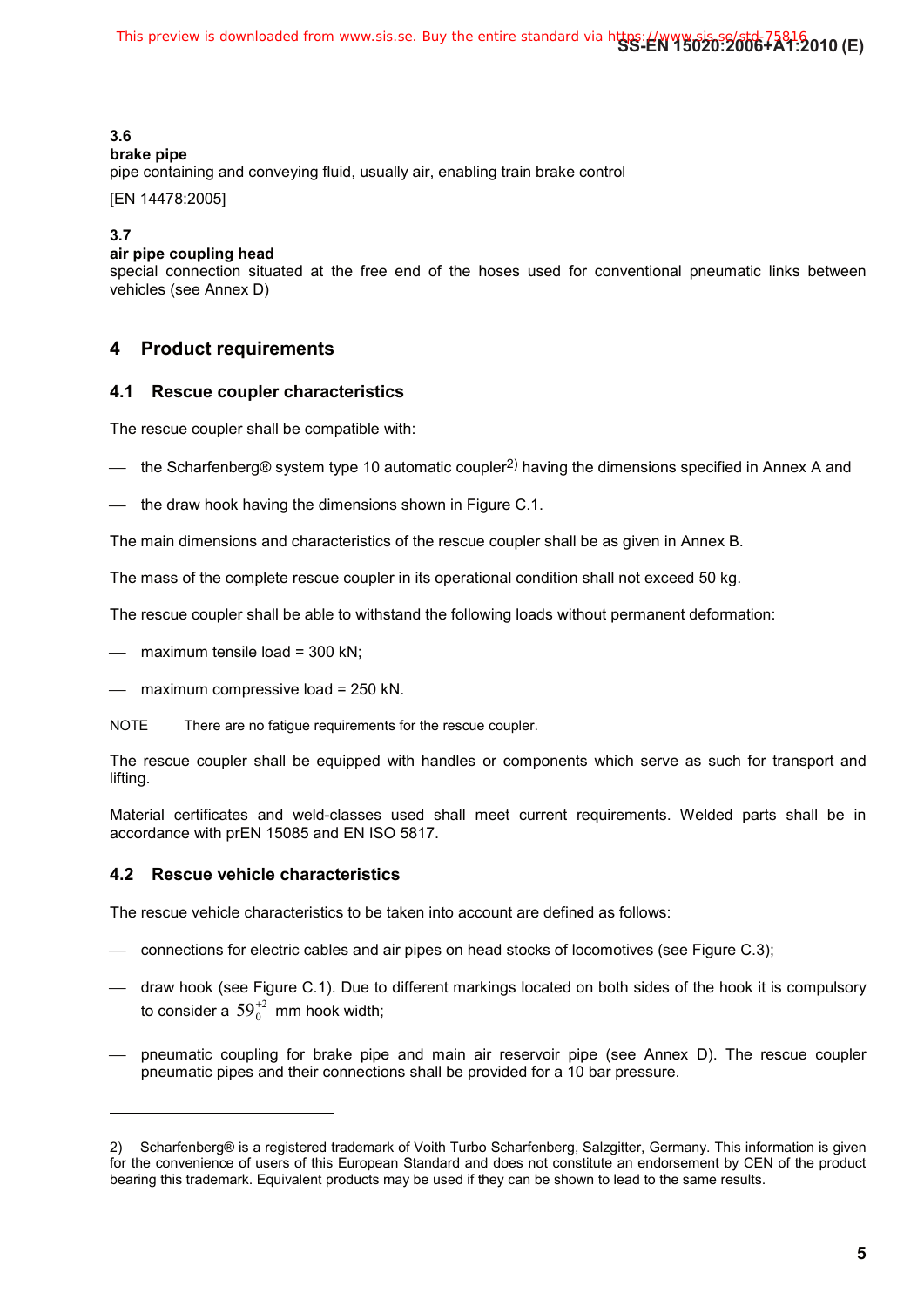#### **4.3 Fitting procedure**

The rescue coupler shall be placed close to the front of the rescue vehicle.

The rescue coupler shall be mounted on the draw hook.

It shall be possible for the coupler to be lifted and mounted onto the draw hook of the rescue vehicle by no more than two persons. The available space around the draw hook of the rescue vehicle shall be taken into account.

Mounting of the rescue coupler on the draw hook shall not require any special tools.

The coupler shall be secured to the draw hook with a fixing device in such a way that it cannot freely move or come off the draw hook during the rescue operation.

Once the rescue coupler is mounted on the draw hook of the rescue vehicle:

- the installed rescue coupler shall have at least  $\pm$  6° vertical movement from the horizontal during operation;
- it shall be possible for the coupler to be adjusted vertically on the draw hook without the need for special tools;
- coupling and uncoupling operation shall not require any human presence between the rescue vehicle and the failed train unit or train set whilst either is being moved;
- the rescue coupler and the pneumatic hoses shall not limit the maximum lateral movement of the draw hook.

#### **4.4 Coupling conditions**

#### **4.4.1 Mechanical coupling**

The mechanical coupling between the automatic coupler on the failed train set and the rescue coupler on the rescue vehicle shall be automatic.

It shall be possible to couple a train set to a rescue vehicle in a 150 m radius curve. For vehicles fitted with automatic couplers, the car builder shall demonstrate:

- automatic coupling with a rescue coupler
- uncoupling performance in 150 m radius curve conditions.

The rescue coupler shall be designed to ensure that coupling is possible when the height mismatch between the centre lines of the automatic coupler and the draw hook is up to 75 mm. Use of guide horn is not compulsory if this requirement is fulfilled by the vertical adjustability of the rescue coupler.

Coupling operation should be done as follows:

- at a speed not exceeding 2 km/h:
- the rescue coupler shall be aligned in order to be coupled with the mating automatic coupler of the failed train unit or train set to be rescued.